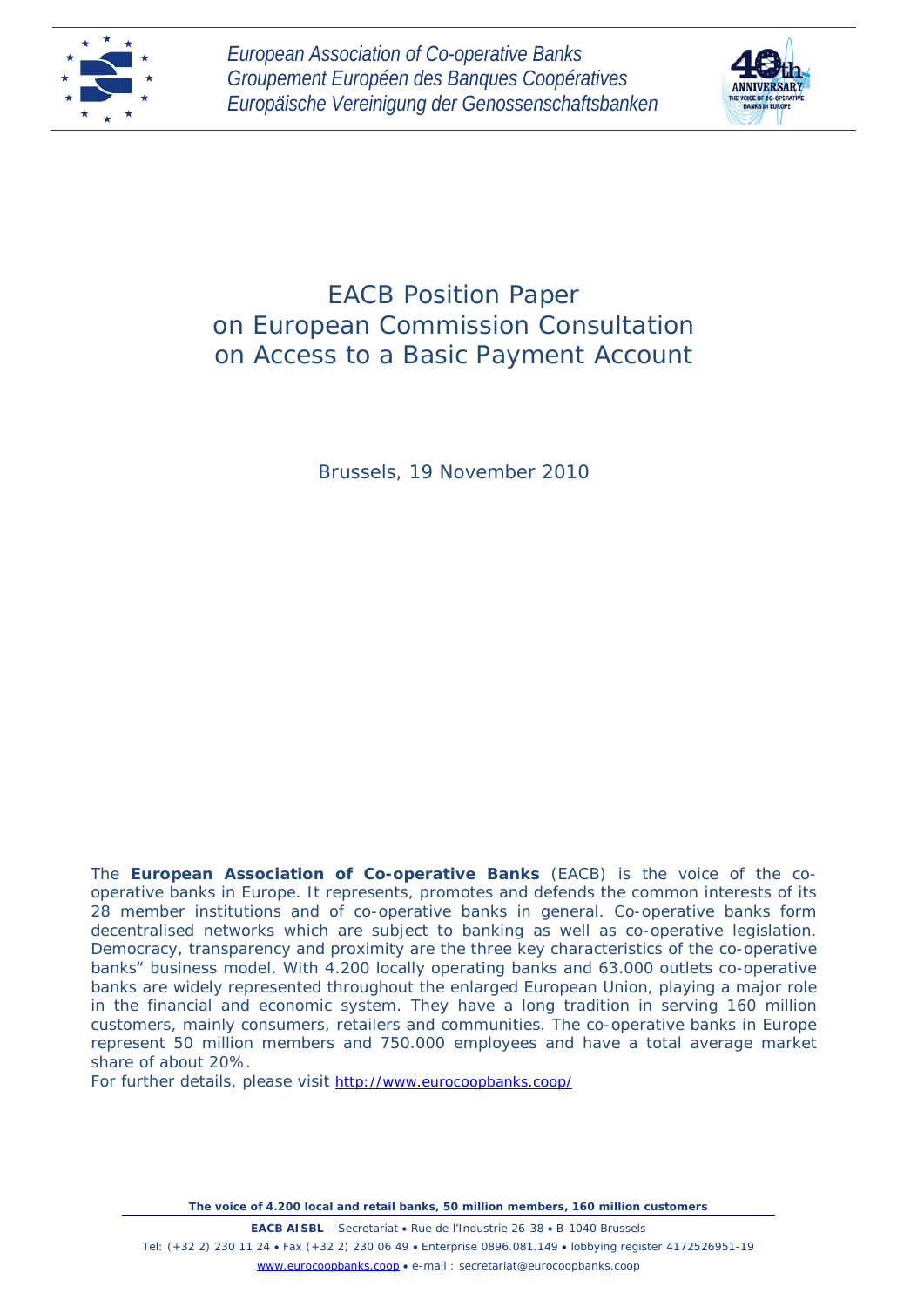



#### **I. General comments**

The EACB welcomes the opportunity to comment on the objectives and principles outlined in the European Commission's *Consultation on access to a basic payment account*. Our comments contained herewith should be considered in conjunction with the 2009 EACB Position Paper concerning Commission's *Consultation on Financial inclusion: Ensuring access to a basic bank account*.

#### **Financial inclusion in co-operative business model**

Financial inclusion has always been at the core of the co-operative business model. Traditionally, the central idea of a co-operative bank was to ensure that those financially excluded are self-reliant. Known as stakeholder value banks, as opposed to shareholder value banks, their objectives are to pursue stakeholder value and to establish specific longstanding relationships with their customers, based on trust and proximity. With decentralized networks and high degree of local presence, co-operative banks have a long experience of welcoming all types of clients. In this context, we would like to urge the Commission to focus its efforts on preserving the diversity of the banking sector, as it is an important factor contributing to ensuring access to a basic payment account.

#### **Objectives of considered measures**

Having analysed the Commission's Working Document, the EACB is unsure as to what the real objective of the possible future initiative may be. While from reading the introduction to the Commission's Working Document we are under the impression that the main objective is to ensure access to a payment account for the most vulnerable consumers who for one reason or another were refused the possibility of opening a bank account, the analysis of the further part of the document suggests that measures could be aimed at any consumer who simply wishes to open a payment account. The EACB does not in particular support prescriptive actions to address the 'voluntary exclusion' of those citizens who choose not to have a bank account, or who already have access to an account which meets their needs. For example, with the introduction of the Single Euro Payments Area, there is no need for consumers to have several bank accounts in several Member States. This is particularly true for persons temporarily changing their residence, such as for example ERASMUS students, who – in our view incorrectly - seem to be one of the main target groups of the possible initiative identified by the Commission. Further, the EACB is convinced that an obligation imposed on banks to provide access to a basic payment account would not in any case lead to the inclusion of the 'voluntarily excluded' consumers. The EACB believes that financial education about benefits of having a bank account addressed to the unbanked citizens would be a more appropriate way forward. The same applies to citizens *'having difficulty in using payment services'.* The EACB urges the policy makers to address the issue of financial education with the necessary sense of priority.

## **The effectiveness of voluntary provision of accounts**

The EACB would like to emphasise that in many Member States where voluntary charters and codes of practice were developed by the banking industry, the results have been satisfactory. The EACB would therefore like to maintain, and hope that it is duly recognised, that such voluntary measures can bring comparable results, and sometimes provide even more practical solutions than legislation.

For example, the German banking industry implemented self-regulation on 'current accounts for everybody' (Girokonto für jedermann). Any consumer who for any reason could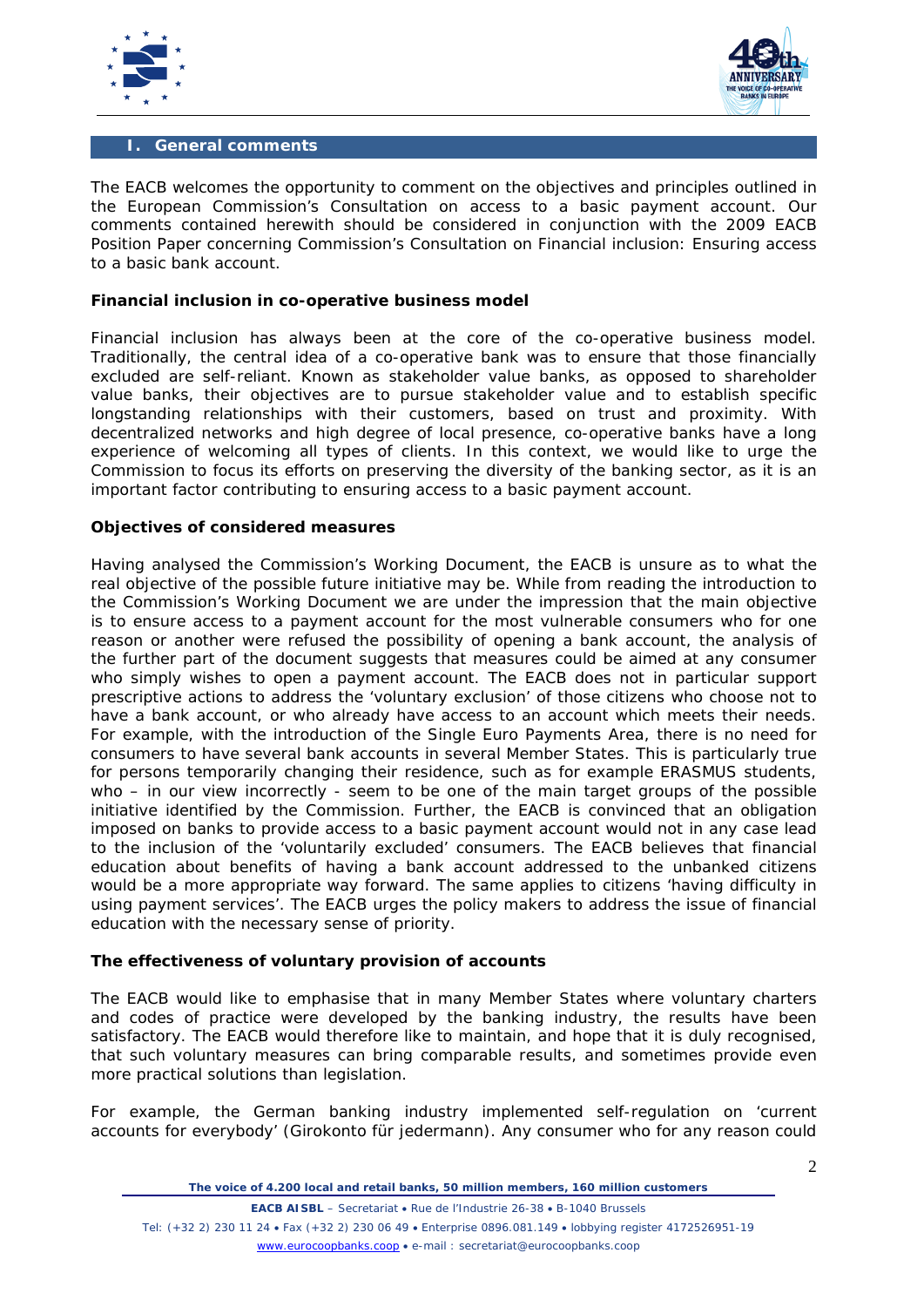



not obtain access to a bank account can apply to open a basic bank account which allows for placing, receiving, transferring and withdrawing funds, and it does not include an overdraft facility. It is available to consumers regardless of their income, however, the bank can refuse opening/closing of the existing account for listed, justified reasons, including situations where the consumer: (i) abuses the account by using it for fraud or money laundering purposes, (ii) makes false statements necessary for contractual relationship, (iii) harasses or exposes to risk employees or other clients of the bank, etc. This measure has proven to be very successful, as it is demonstrated by the annual reports on the functioning of the self-regulation prepared by the industry, and by the 99% rate of banked citizens. In the Netherlands, where there is a99%-rate of banked consumers, a *Code of Conduct on basic payment services* ensures that payment services are available to adults who have an address (or a postal address with an officially recognised social institution) in the country, and whose ID is identifiable in accordance with the anti-money laundering regulation. The services include credit transfers, special transfers forms (GIRO), direct debit, an ATM card, and an account. The access is not subject to purchasing any additional services. Direct debits and ATM withdrawals can be stopped by banks if they could lead to an overdraft. A consumer can be refused access to this service (or the contract may be terminated by the bank) if the consumer is involved in fraud or breaches anti-money laundering regulations, however, not if he/she is listed in the negative credit register. The out-of-court dispute resolution is ensured via the Dutch ADR. In Austria, where the rate of banked consumers is nearly 100%, many banks agreed on an individual basis with the Austrian Arbeitsmarktservice (employment agency) to provide on a voluntary basis access to an account to vulnerable consumers. These accounts grant limited and risk-reduced access, with no possibility for overdrafts, credit cards, cheques, etc.

As the above examples demonstrate, the provision of access to a basic bank account on a voluntary basis can, and already does work quite successfully in many Member States and results in very high rates of banked citizens (in many cases nearly 100%). Therefore, the EACB does not believe that there is merit in the introduction of a legal obligation at EU level to provide access to accounts. The provision of access on a voluntary basis exists and can function well. If, nevertheless, any measures were to be introduced, they should be limited to national level, subject to identifying an actual problem in the domestic market, and in such cases preference should be given to facilitating or encouraging voluntary, selfregulatory tools, as opposed to legal obligations. A proper cost-benefit analysis should precede any legislative initiative at EU level, as it could generate unnecessary cost for, in particular, those countries where the level of banked customers is already high.

## **Extensive national differences**

The EACB fully supports the concept of taking into account the specificities of national contexts, habits and markets in the context of designing principles governing access to a bank account, as stated in the Commission's consultation document (page 4). The national dimension is essential in this respect, since solutions depend on the existing public social policies and on the social and economic reality of each Member State. The levels of financial exclusion in various Member States vary significantly. According to the CSES study, in most Member States the percentage of citizens without a bank account is around 1-6%. Only in three Member States is the share of 'unbanked' citizens over 15%. It would seem logical to limit actions to address the issues of exclusion in those Member States where the percentage of unbanked citizens in the highest. The EACB considers that the national level should be the primary level of addressing the issue, if necessary. If any solution at EU level is nevertheless opted for, it should focus on encouraging the industry or Member States to adopt relevant solutions at national level, which would be adaptable to the specificities of the local situation.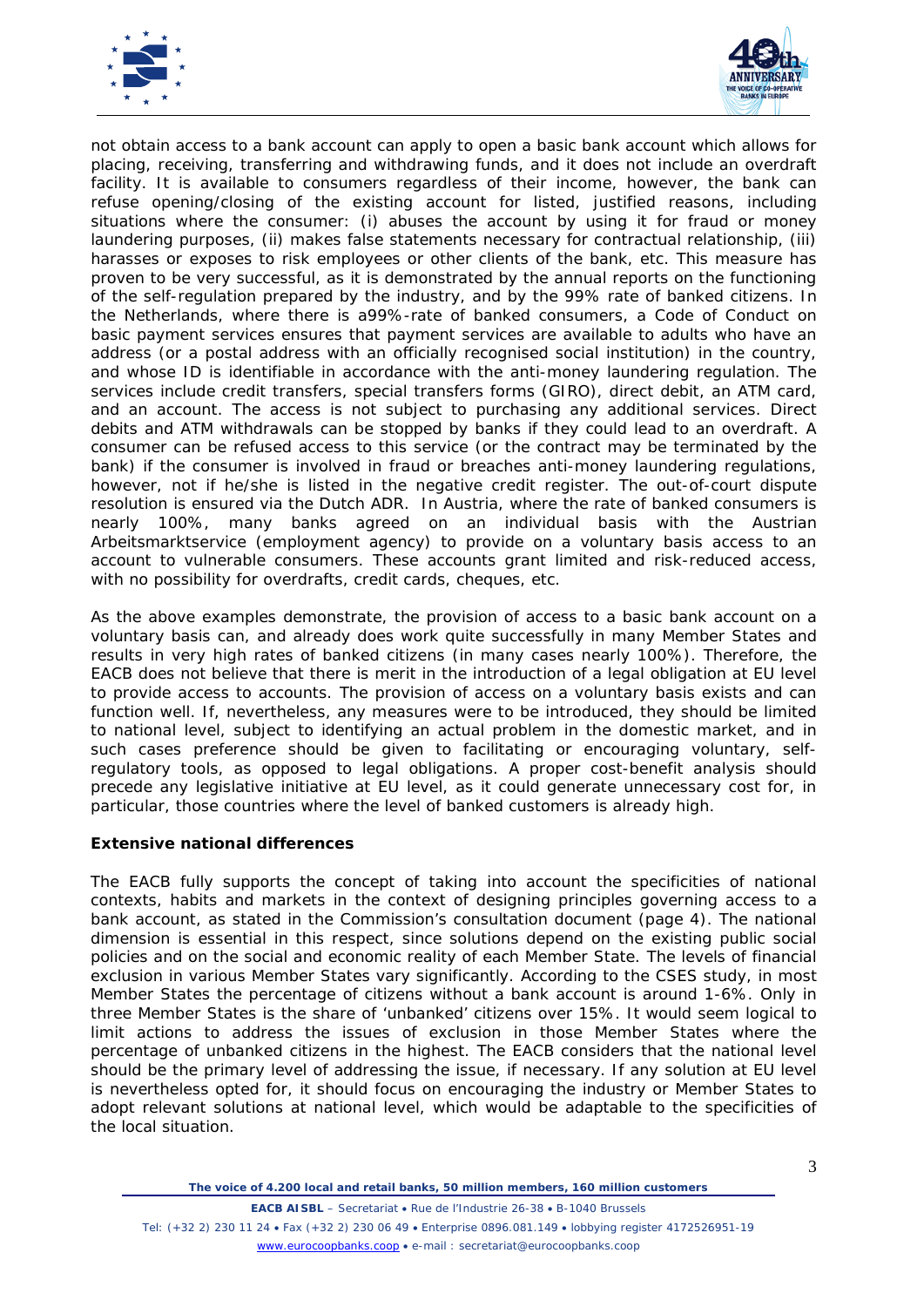



# **Lack of correlation between legal obligation and levels of inclusion**

There is a clear correlation between the economic development in a Member State and the levels of access and regular usage of a bank account. Most of the Member States with lower rate of banked citizens include the EU12 Member States, with Bulgaria and Romania having the lowest rates of banked citizens. It is not without significance that the role of 'grey economy' and untaxed income in those countries forms a larger share of the economy than in the rest of the EU. At the same time, no evidence has been so far produced to demonstrate that there is a correlation between the existence of a legal obligation to provide bank accounts and the levels of inclusion. Austria, Spain or Germany, where regardless of no regulatory framework the percentage of population without a bank account is truly marginal (1%, 2% and 1% respectively), are the best examples of the lack of such correlation.

## **II. Detailed comments**

#### **1. Principle**

## **1.1. Putting things in perspective**

The EACB in general agrees that access to a payment account may be important to participate in many aspects of life. However, we feel that the potential costs for consumers of not having a bank account, as analysed in the CSES study, are sometimes overstated. For example, we do not consider that not having a bank account would prevent citizens from accessing jobs. Indeed, a consumer who just signed an employment contract will be considered as a viable potential client by any bank, and therefore the opening of a payment account should not be an issue, while providing bank details to the employer normally takes place after the employment contract has been signed, and not the reverse.

Furthermore, the percentage of those citizens who simply choose not to have an account is unknown. Initiatives, if any, should be focused mainly on ensuring access for the most vulnerable citizens, and should be preceded by relevant market study assessing the percentage of citizens who remain unbanked because they were denied access to a bank account, and who are 'voluntarily excluded'. This is prerequisite to correctly assess the impact and potential success of the future initiative.

## **1.2. Why voluntary provision rather than obligatory**

We wish to emphasize that it is within the very core of the co-operative business model to welcome all types of consumers. With the current account being considered as a "gateway product", and co-operative banks focused on a universal consumer-bank relationship, it is in the very interest of co-operative banks to make efforts to provide access to a bank account on a voluntary basis to all customers. The EACB is therefore opposed to the introduction of a legal obligation for banks to provide access to a basic payment account. The banks are the ones who bare the risks, costs and efforts of opening an account, and they should be able to make decisions based on the risks or company policies. It should be stressed that the banking business is based on mutual confidence, and the principle of contractual freedom must be always ensured. Further, as the example of Spain, Austria or Germany demonstrates, it is not a legal obligation (or even structured self-regulatory commitment) that leads to high levels of financial inclusion. In our view, these countries are testimony to the fact that it is rather the preservation of diversity in the banking model that contributes to the high level of financial inclusion.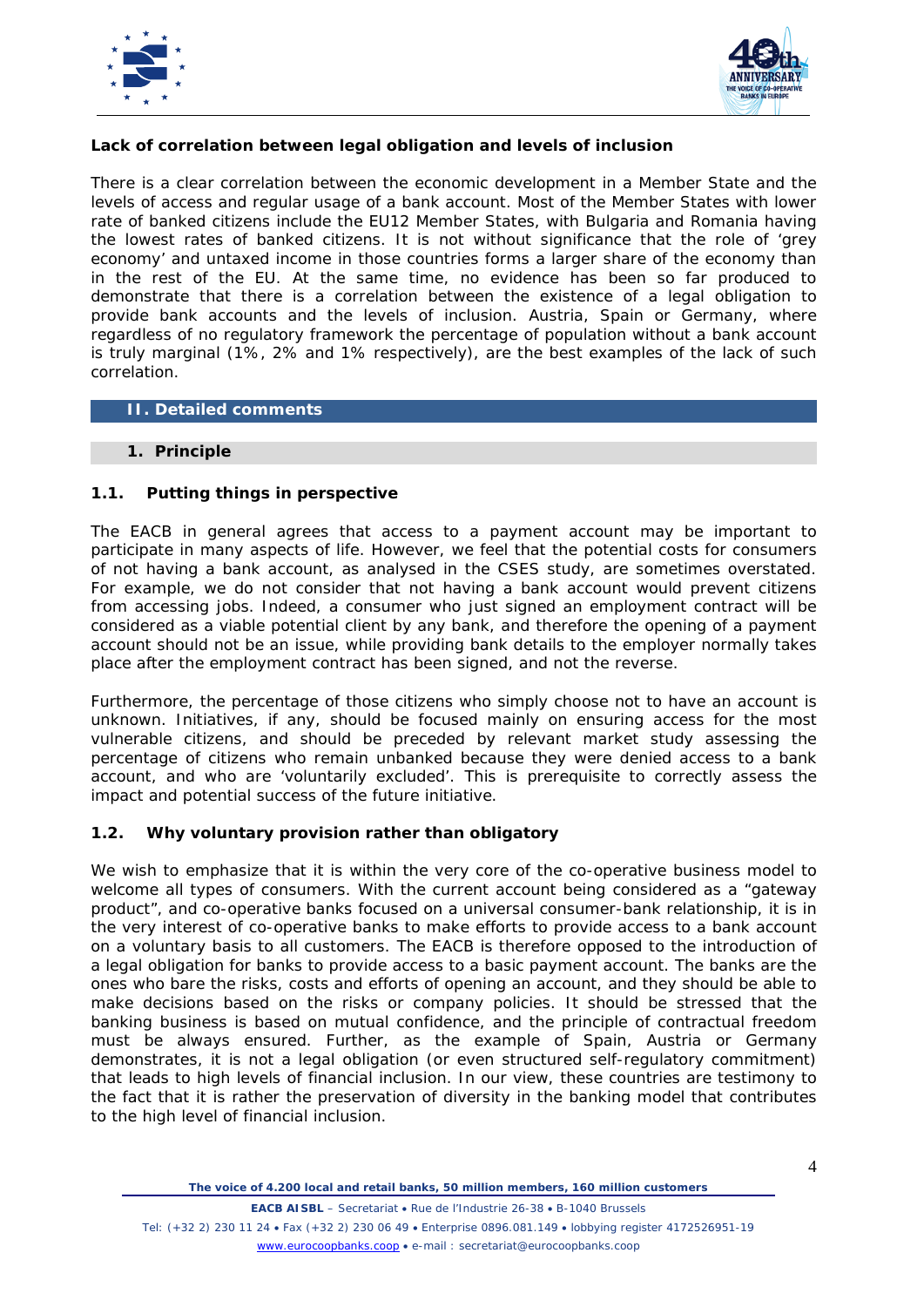



Banks should always have the possibility of refusing access or of closing an account when it is justified by objective reasons, such as consumer's non-compliance with relevant rules, fraud, breach of money laundering regulations, etc.

# **1.3. Level-playing field**

If any initiative was to be launched, and in order to ensure level playing field for all the actors on the market, it is of utmost importance that any possible measures are equally addressed and applicable not only to banks, but also to all non-banking payment services providers, as they are defined in the Directive 2007/64/EC on payment services (PSD).

## **1.4. Risk of spill-over**

In addition, the EACB does not see the need for introducing special solutions for those citizens who in a natural way fully participate, or rather have the capacity to participate, in the financial services without specially targeted assistance. We would therefore propose that if the decision is made to propose any measures, those could possibly focus only on ensuring *"access to a basic payment account to any consumer" (...)* who was refused a bank <u>account which lead to non-voluntary social exclusion.</u> An obligation to provide a basic payment account to all consumers could otherwise lead to the contamination of the bank's offer, which should not be the final result

## **1.5. Need for thorough observance of anti-money laundering rules**

Finally, the EACB welcomes the fact that some consideration is given to the rules on antimoney laundering and terrorist financing, however, would call the Commission to further elaborate on this issue.

## **2. Characteristics of a basic bank account**

## **1.1. Duplication of the PSD**

The analysis of the proposed by the Commission characteristics of a basic payment account leads to a question as to what distinguishes it from a 'payment account', as defined in the PSD. The list of services and functionalities of a basic payment account as defined by the Commission in its Working Document includes *'means for the consumer to receive, place, transfer and withdraw funds, and the provision of a debit card allowing for the withdrawal of cash and the carrying out of electronic payments'.* On the other hand, a 'payment account' is defined in Art. 4.14 as *'an account held in the name of one or more payment service users which is used for the execution of payment transactions'.* A payment transaction is defined as *'an act, initiated by the payer or by the payee, of placing, transferring or withdrawing funds, irrespective of any underlying obligations between the payer and the payee'.* All this leads to questioning of the added-value of creating a new product called a 'basic payment account' over and beyond of what is already laid down in the PSD.

## **1.2. Different expectations in different Member States**

Further, the EACB would like to emphasise that when defining the functionalities of a 'basic payment account' different national realities should be duly taken into account. For example, one of the functionalities of the 'basic payment account' proposed by the Commission would be a debit card. While in some Member States it seems to be considered by consumers as a basic functionality of a payment account, in others this may seem as a less standard feature, not sought after by the most basic users. Here too the PSD leaves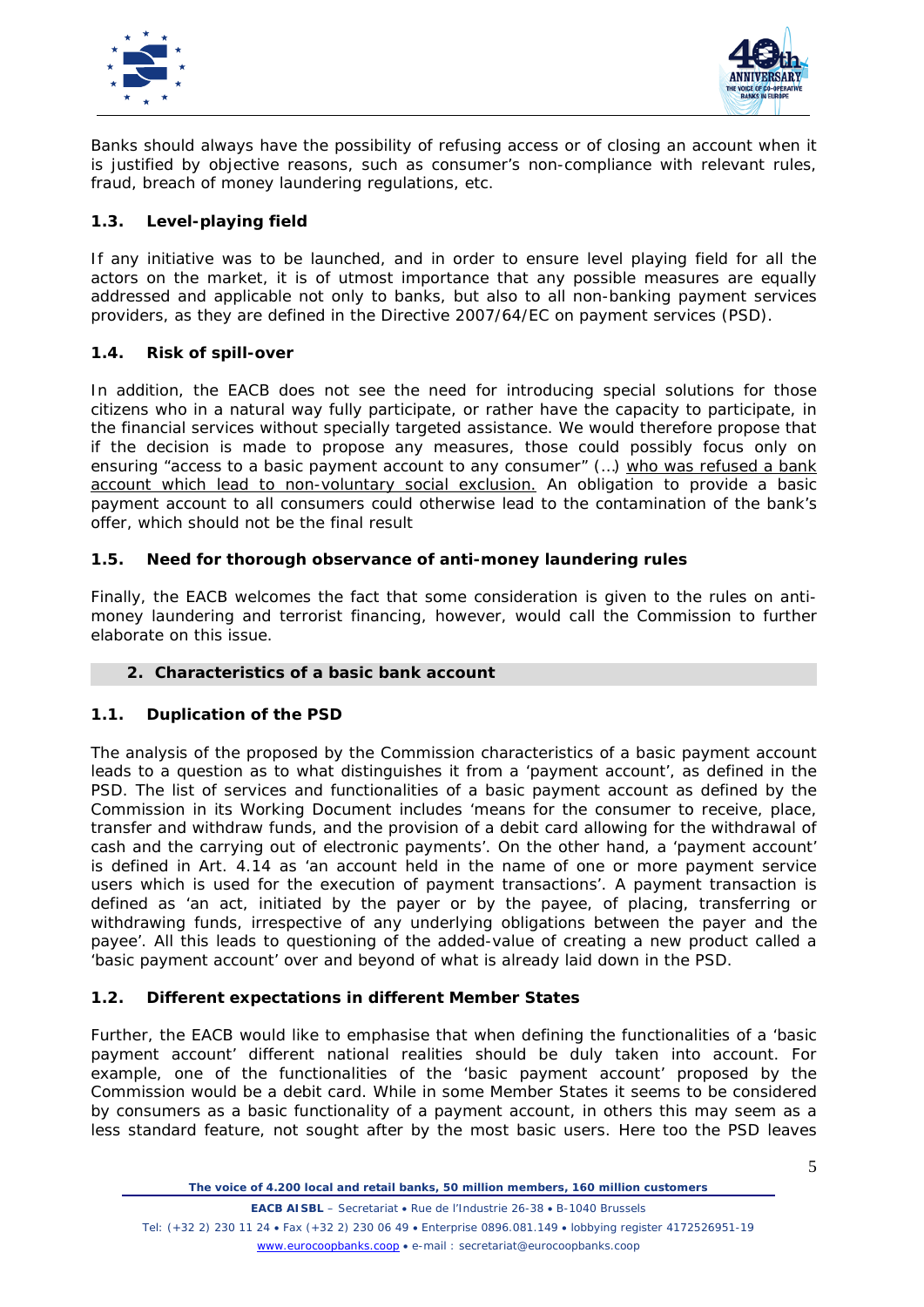



ample room for elaborating on what could be a basic service offer in accordance with the needs of consumers in individual Member States.

## **1.3. Basic bank account already on offer**

Some of our members already offer payment accounts in the normal course of business, which already seem to meet the requirements of a basic payment account. The accounts include a possibility to deposit cash, withdraw money and make payment transactions. Services, such as debit cards, credit cards, online access codes, direct debit or overdraft facility are connected to such an account as extras, available to consumers depending on the contract signed between him/her and the bank. The development of the detailed characteristics of a basic bank account should take place at national level, and the EACB does not consider it appropriate to develop more detailed technical guidance on the characteristics of such an account at EU level.

## **1.4. Defining the functionalities of a basic payment account**

The EACB would also like to comment on some selected, individual functionalities of the basic payment account as proposed by the Commission. It is not clear what is meant by 'electronically' in the context of receiving, placing, transferring and withdrawing funds: while using an ATM or electronic transfer/placing machines at the branches would make sense, internet banking should not in our view be included. In addition, transactions with the use of debit cards carry the risk of overrunning, and therefore their inclusion in the list of functionalities should at least be further assessed. Again, the consumer habits and traditions in different Member States make the consumer expectations somewhat different.

## **3. Access to a basic bank account**

## **2.1. The workings of access**

It is the EACB's observation that the Working Document does not seem to draw a clear picture of how exactly the access to a basic payment account was to be organised. In the Working Document, the objective is outlined as ensuring the right of consumers to access *'at least one payment account in the EU'*. However, from the wording of the section proposing solutions, we read that *'any consumer could have the right to access to a basic*  bank account, whatever his nationality or the place of residence in the European Union'. This leads to several observations and concerns.

*Firstly*, it is not clear if the initiative is to be aimed at vulnerable, socially excluded citizens who wish to have a payment account but for some reason were denied access, or at 'any consumer' at all. It is a strong conviction of the EACB that the initiative, if any, should focus only on the first group of citizens.

*Secondly*, the wording *"whatever his (...) residence"* is a problematic issue for the EACB, as it oversimplifies the access to a basic payment account for non-residents and ignores the developments of the Single Euro Payments Area. In this context, we believe that the following should be carefully considered:

(i) Access to a bank account for non-residents is strictly regulated by EU legislation on antimoney laundering and terrorist financing, and is closely linked to fiscal questions.

(ii) The provision of accounts to non-residents could lead to substantial legal costs and difficulties. According to the Council Regulation (EC) No 44/2001 on jurisdiction and the recognition and enforcement of judgments in civil and commercial matters (Article 16.2) *"proceedings may be brought against a consumer by the other party to the contract only in*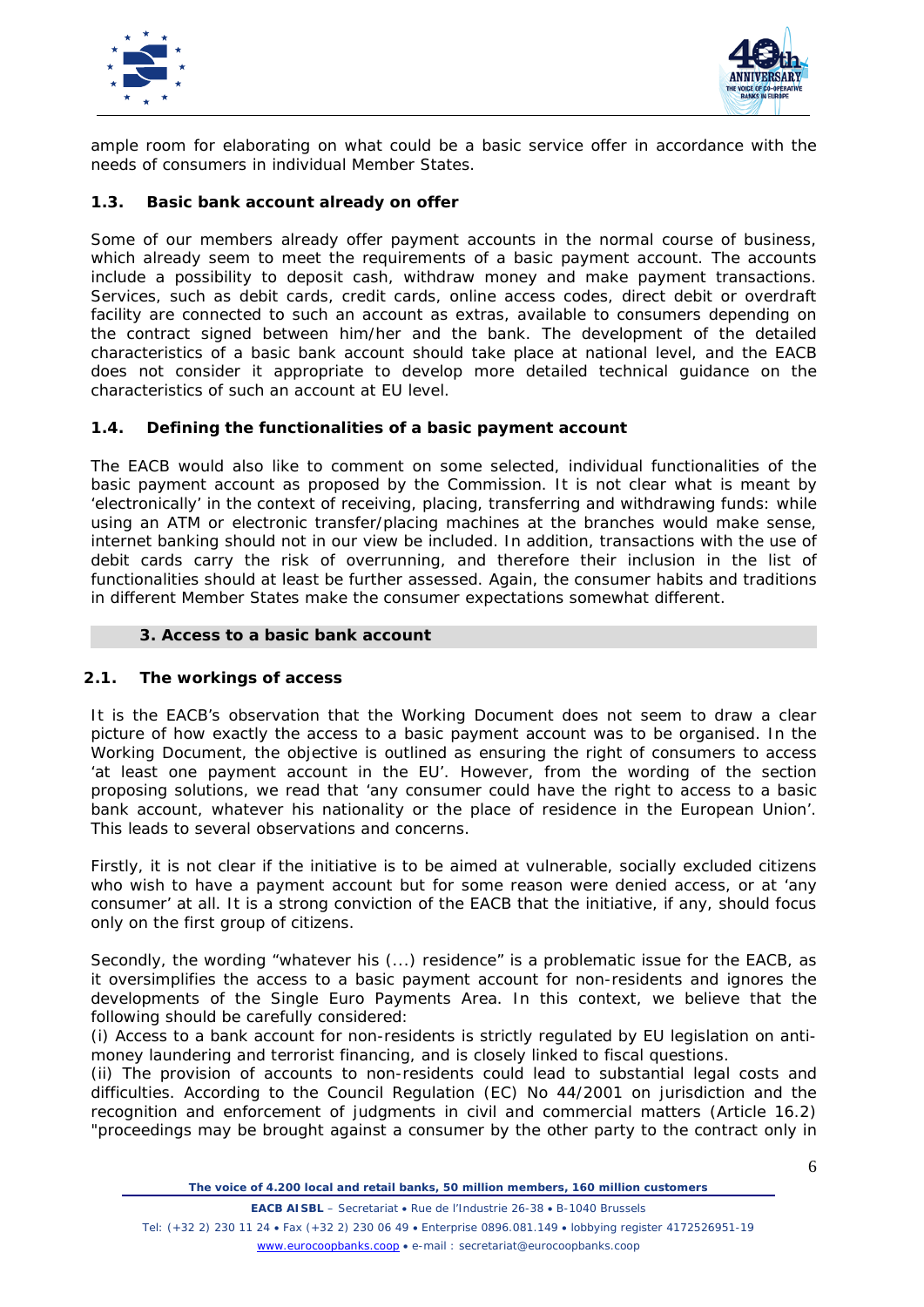



*the courts of the Member State in which the consumer is domiciled."* If banks have to open accounts for every customer, whatever his residence, the bank may be forced to initiate proceedings in any country of the EU. This would lead to huge legal costs and difficulties which would be particularly burdensome for small co-operative banks.

(iii) The issue of the relevant types of documents required for client identification would need to be resolved prior to any consideration given to cross-border provision of bank accounts. For example, in some Member States, on-line access codes are commonly used as means of strong electronic authentication, which is an electronic method of identifying a person and verifying the authenticity and correctness of the identifier. These are used for instance in many services provided by the state. Valid identification documents which are required when granting a strong electronic authentication are defined by national laws, and vary from country to country.

(iv) If the right to access to a basic bank account is ensured in all 27 Member States, there is no case for cross-border provision of such accounts to non-residents, as every consumer who is resident in the EU would be able to open an account in the Member State where he/she is domiciled.

(v) With SEPA Credit Transfer and SEPA Direct Debit having been launched, there seems little need for customers to have multiple accounts in multiple places. On the contrary, the opening of accounts in multiple places will put a break on the migration to SEPA.

Consequently, we consider that the results of the cost-benefit analysis of the proposed analysis are overall negative.

*Thirdly*, if all residents have access to a basic payment account in their country of residence, the mention of *"whatever his nationality"* seems to be redundant. It is already the case that discrimination based on nationality in the provision of financial services is prevented by heavy body of EU and national legislation, and is being currently addressed in a framework of a dialogue between the industry and the European Commission. In addition, it is not clear if EU nationals who are resident outside of the EU should also have the right of access to a basic payment account.

# **2.2. Restrictions of access**

With the Single Euro Payments Area having become a reality, the proposed restriction of access allowed in a situation where the consumer *'already has one payment account in the same member state'*, should rather be allowed when the consumer already has one payment account **in the EU**. Otherwise every resident or national of the EU would have the right to at least 27 basic payment accounts in 27 Member States. It would seem that the mentioned restriction would make sense only if the right of access was limited to the country of residence. In addition, the proposal to restrict access to consumers who already have one payment account in the same member states is inconsistent with the rationale imposed upon banks through the SEPA project. With SEPA, banks were asked to make the European cross-border market into one large domestic market. Indeed, the concept of national markets was supposed to disappear. This is evidenced by Regulations 2560/2001 and 924/2009 which force banks to no longer discriminate in their pricing for domestic and cross-border payment services, as well as by Regulation 1781/2006 which specifically considered the EU as one single jurisdiction for the transposition of FATF Special Recommendation VII on credit transfers. Formulation of the provision under consideration should therefore be adjusted as proposed above: "already has one payment account **in the EU".** In fact, the Commission itself mentions earlier on the same page of its consultation document (page 8), that consumers should have the right to *"at least one payment account in the EU".*

7 The EACB considers that the list of restrictions of access as presented by the Commission is not complete. The list should also include other forms of misconduct by consumers, including for example situations where they misuse the account or knowingly tolerate legal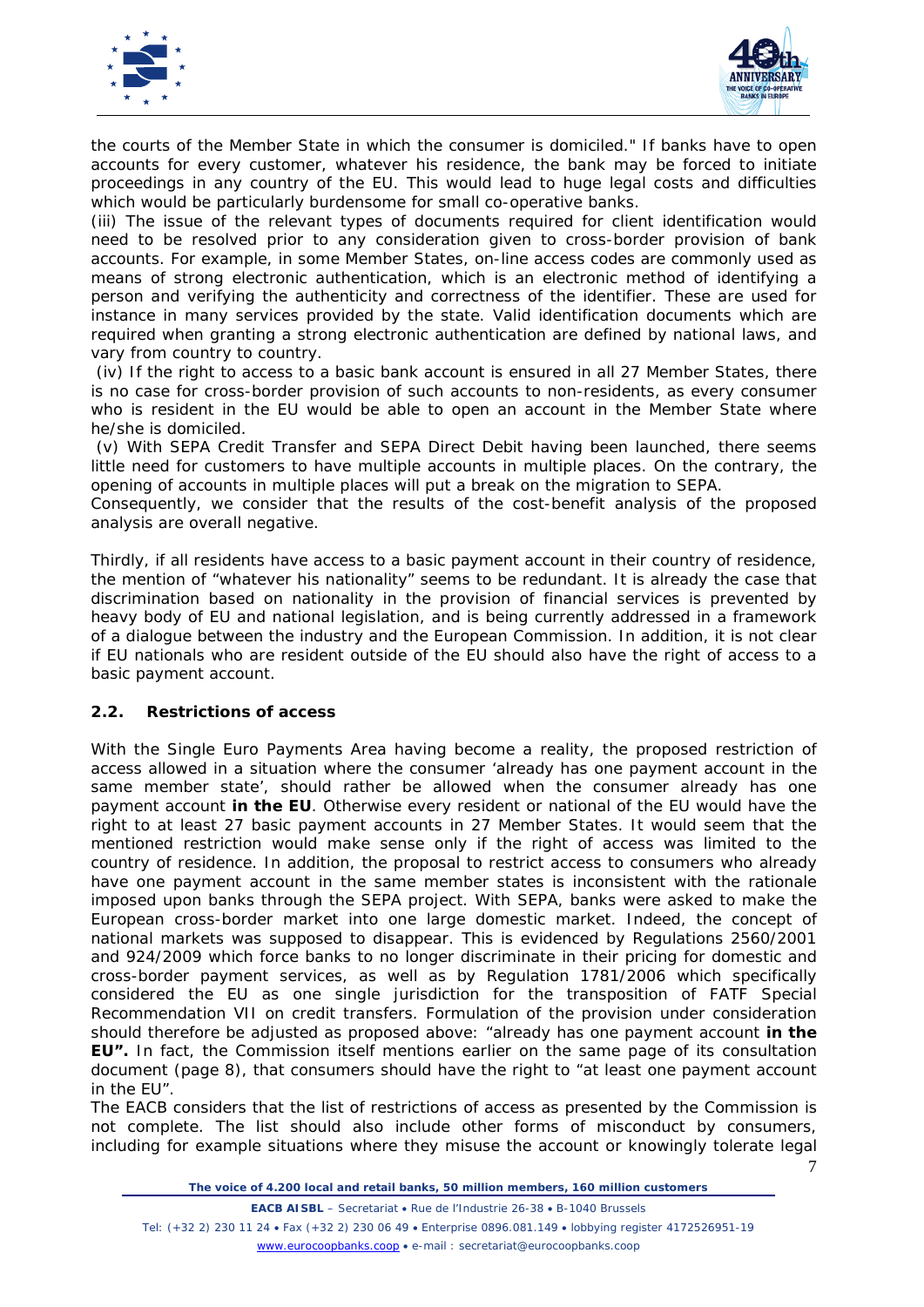



blocking of their account. This could result from the attachment/garnishment initiated by consumer's creditors requests. In such cases, in some Member States, the bank must not allow withdrawals from the account apart from small amounts free from garnishment. This is cost intensive but is not charged to the consumer's account. Therefore a bank should have the right of closing an account which has been blocked for considerable time.

It would be highly worrying if an economic relationship, i.e. a contract for provision of a banking service, was to be seen only from the social perspective. A situation where the person who is not trustworthy, and has access to business operations only thanks to the obligation to contract should be avoided. Certain incentives for consumers to act responsibly should be developed if a society of economically responsible consumers is to be promoted, and the bank should always have the possibility of terminating the contract in case of noncompliant behaviour of the consumer. This is also relevant in the context of considering sanctions that could be imposed on banks. On the other hand, the EACB concurs in the Commission's decision to exclude from the initiative access to credit, overdraft and overrunning.

## **2.3. Identifying responsible providers in individual case**

In the view of the EACB, the key should be creating a structure of right incentives where banks can develop flexible strategies for ensuring financial inclusion, drawing from their specific business models and traditions. The EACB does not consider the introduction of a legal obligation for banks to provide such basic payment accounts to be an appropriate solution. However, should this option be nevertheless chosen by the Commission, it is important to define who is to be responsible for assigning a consumer who experienced difficulties with opening a bank account to a particular bank.

## 2. **Issue of cost**

All co-operative banks provide their services to retail clients at reasonable, not-excessive price. However, the structural framework, day-to-day operation costs and over-regulation in other fields would not allow free of charge offer of bank accounts. Although socially responsible, co-operative banks are not utility companies and must charge for their services for the benefit of their members. The EACB concurs therefore in the recognition that basic bank account could only be provided *'at a reasonable cost'.* In this context, the EACB would like to comment on the proposal made by Prof. Mario Monti in his report *"A new strategy for the Single Market: At the service of Europe's economy and society"* to base the future Commission proposal on Art. 14TFEU. The EACB would like to caution the Commission about confusing the concept of a basic bank account with the concept of the service of general economic interest. The EACB does not consider that banks, which are not utility companies, should be obliged to provide such accounts below costs, which could be implied by the choice of the above legal basis.

In addition, price is not one of the main obstacles for access to a payment account. There is no proven link between the cost of a payment account and the rate of inclusion. In fact, in the 2009 Study *Data collection for prices of current accounts provided to consumers,* Bulgaria was the country which was identified as the one with the cheapest current accounts in the EU, but scores highest in terms of unbanked citizens. The EACB wishes to express its decided opposition to any steps which could eventually lead to price standardisation or interfere with the contractual freedom, and as such considers any detailed technical guidance or clarification on the notion of 'reasonable cost' to be unnecessary and unwise. Finally, suitable safeguards should be introduced to ensure that charges required from consumers are paid effectively. One way of achieving this could be through 'pre-payment'.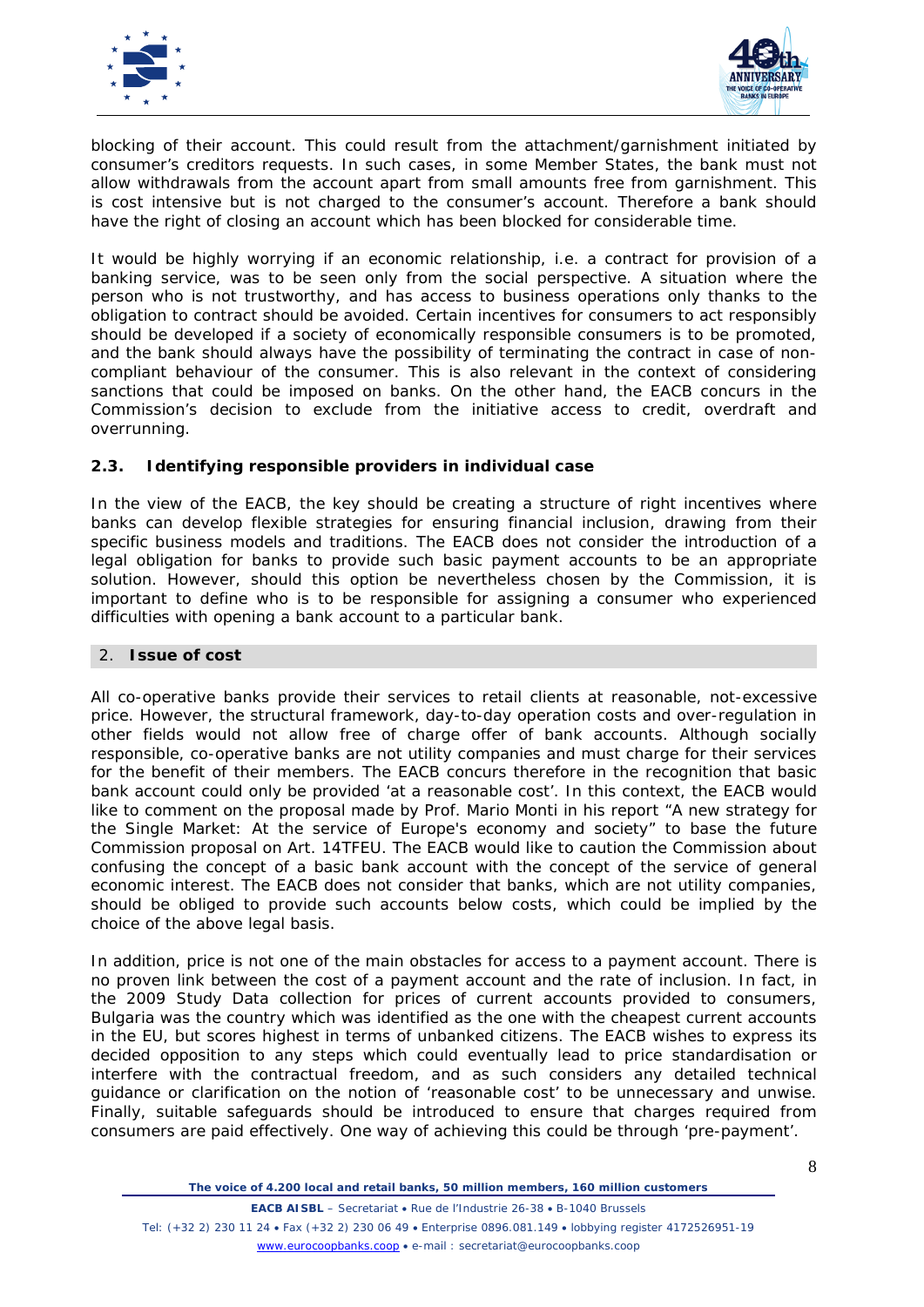



## 3. **General information concerning basic payment accounts**

The EACB is convinced that the problem of financial exclusion is a result of multiple factors, also on the consumer side. The Commission rightly identifies those factors as psychological, cultural and educational. In this context the need for structured, long term commitment to financial education in all Member States is necessary. Co-operative banks are actively engaged in enhancing the levels of financial literacy in their local communities. However, it is unavoidable that some fraction of the population will never choose to have his/her own payment account. This should be duly considered by policy makers when setting the targets.

The EACB supports measures to raise awareness amongst the public of the availability and the benefits of having own bank accounts. However, the EACB does not consider that it should be the obligation of the payment services providers to inform those consumers who decided to open a payment account with a bank and have no difficulties in doing so, about the basic bank account. Such an obligation would lead to the contamination of the bank's offer, and could make sense only in case of consumers who were already denied access to a payment account.

The information requirements concerning the cost of payment transactions or the conditions of use of a payment account are already provided for in the relevant European and national legislation, including the PSD.

## 4. **Monitoring and out-of-court dispute resolution**

As mentioned before, the EACB does not consider that a legal obligation to provide access to a basic payment account should be introduced. However, if penalties are to be applied, it should be ensured that they are limited to cases where banks that were assigned to provide a basic payment account failed to do so without reasonable justification. A case-by-case assessment of the reason of refusal should be always performed.

All consumer complaints related to financial services can already be addressed to FIN-Net and the existing alternative dispute resolution schemes. We would encourage the Commission to fully coordinate the currently considered initiatives with the ones aimed at revising the ADR system, and in particular in the financial services sector, which we understand are planned for 2011. At the national level, the existing self-regulatory measures are already closely linked to the existing ADR services.

## 5. **Additional remark**

On a final note, the EACB wishes to express its regret that the results of the *Study on the costs and benefits of policy actions in the field of ensuring access to a basic bank account*, commissioned to the Centre for Strategy & Evaluation Services and to which the EACB actively contributed, were published only after the consultation had been launched. This made the time available to analyse and fully comment on the findings somewhat limited.

## **III. Conclusions**

Based on the above argumentation, the EACB's position can be summarised as follows:

(1) The EACB does not consider that there is a proven case for the introduction of an obligation for financial services providers to provide a basic bank account to all